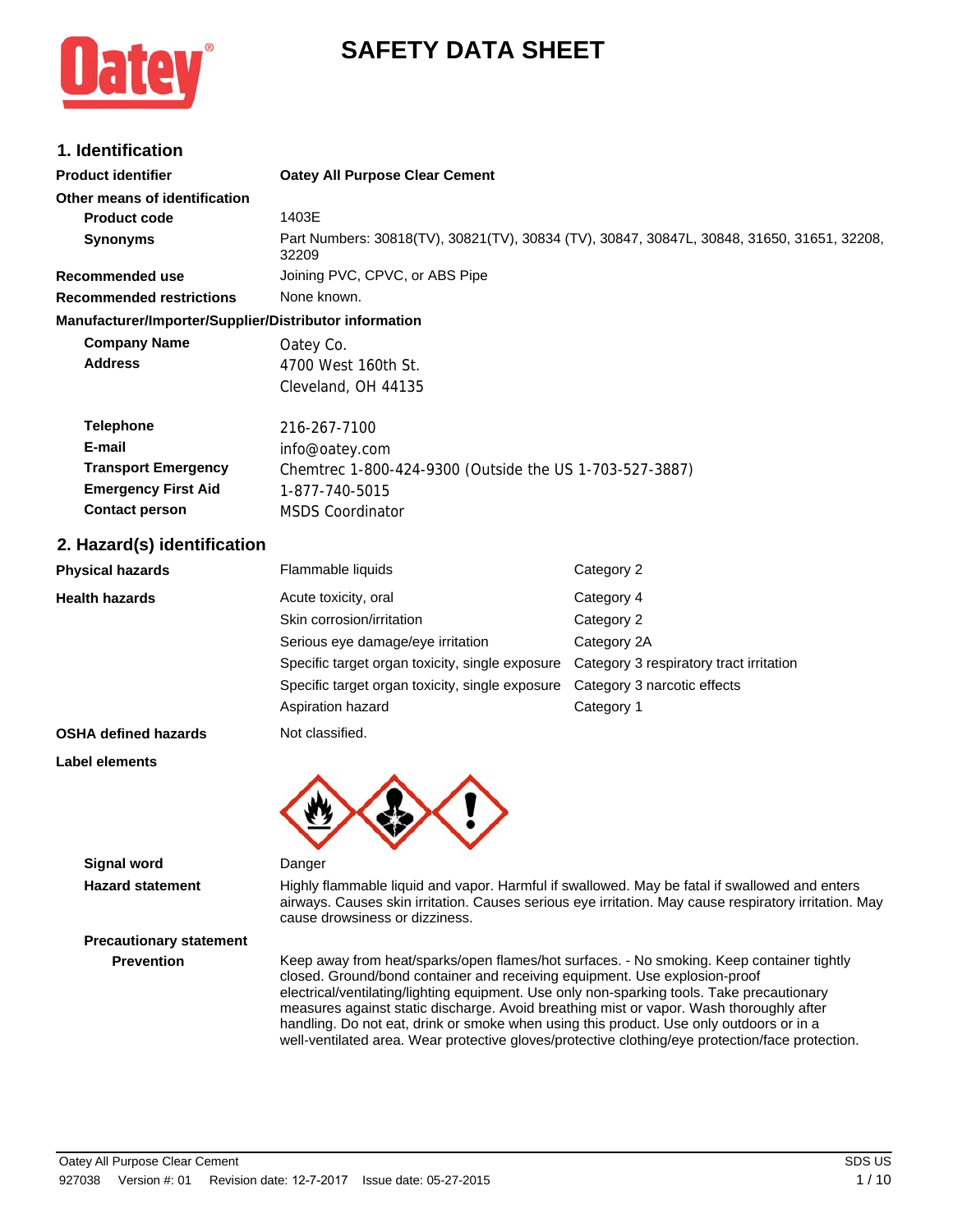| <b>Response</b>                              | If swallowed: Immediately call a poison center/doctor. If on skin (or hair): Take off immediately all<br>contaminated clothing. Rinse skin with water/shower. If inhaled: Remove person to fresh air and<br>keep comfortable for breathing. If in eyes: Rinse cautiously with water for several minutes.<br>Remove contact lenses, if present and easy to do. Continue rinsing. Call a poison center/doctor if<br>you feel unwell. Rinse mouth. Do NOT induce vomiting. If skin irritation occurs: Get medical<br>advice/attention. If eye irritation persists: Get medical advice/attention. Take off contaminated<br>clothing and wash before reuse. In case of fire: Use appropriate media to extinguish. |
|----------------------------------------------|--------------------------------------------------------------------------------------------------------------------------------------------------------------------------------------------------------------------------------------------------------------------------------------------------------------------------------------------------------------------------------------------------------------------------------------------------------------------------------------------------------------------------------------------------------------------------------------------------------------------------------------------------------------------------------------------------------------|
| <b>Storage</b>                               | Store in a well-ventilated place. Keep container tightly closed. Keep cool. Store locked up.                                                                                                                                                                                                                                                                                                                                                                                                                                                                                                                                                                                                                 |
| <b>Disposal</b>                              | Dispose of contents/container in accordance with local/regional/national/international regulations.                                                                                                                                                                                                                                                                                                                                                                                                                                                                                                                                                                                                          |
| Hazard(s) not otherwise<br>classified (HNOC) | Frequent or prolonged contact may defat and dry the skin, leading to discomfort and dermatitis.<br>May form explosive peroxides. Contains a chemical classified by the US EPA as a suspected<br>possible carcinogen.                                                                                                                                                                                                                                                                                                                                                                                                                                                                                         |

## **Supplemental information**

Not applicable.

## **3. Composition/information on ingredients**

**Mixtures**

 $\overline{\phantom{0}}$ 

 $\overline{\phantom{a}}$ 

| <b>Chemical name</b>                       | <b>CAS number</b> | %         |
|--------------------------------------------|-------------------|-----------|
| Furan, Tetrahydro-                         | 109-99-9          | $30 - 45$ |
| Acetone                                    | 67-64-1           | $10 - 20$ |
| Cyclohexanone                              | 108-94-1          | $10 - 20$ |
| Methyl ethyl ketone                        | 78-93-3           | $8 - 18$  |
| Polyvinyl chloride                         | 9002-86-2         | 10.98     |
| Ethene, chloro-homopolymer,<br>chlorinated | 68648-82-8        | $3 - 7$   |
| Silica, amorphous, fumed                   | 112945-52-5       | $1 - 5$   |

\*Designates that a specific chemical identity and/or percentage of composition has been withheld as a trade secret.

## **4. First-aid measures**

| <b>Inhalation</b>                                                            | Remove victim to fresh air and keep at rest in a position comfortable for breathing. Call a POISON<br>CENTER or doctor/physician if you feel unwell.                                                                                                                                                                                                                                |
|------------------------------------------------------------------------------|-------------------------------------------------------------------------------------------------------------------------------------------------------------------------------------------------------------------------------------------------------------------------------------------------------------------------------------------------------------------------------------|
| <b>Skin contact</b>                                                          | Take off immediately all contaminated clothing. Wash with plenty of soap and water. If skin<br>irritation occurs: Get medical advice/attention.                                                                                                                                                                                                                                     |
| Eye contact                                                                  | Immediately flush eyes with plenty of water for at least 15 minutes. Remove contact lenses, if<br>present and easy to do. Continue rinsing. If eye irritation persists: Get medical advice/attention.                                                                                                                                                                               |
| Ingestion                                                                    | Call a physician or poison control center immediately. Do not induce vomiting. If vomiting occurs,<br>keep head low so that stomach content doesn't get into the lungs. Aspiration may cause<br>pulmonary edema and pneumonitis.                                                                                                                                                    |
| <b>Most important</b><br>symptoms/effects, acute and<br>delayed              | Irritation of nose and throat. Aspiration may cause pulmonary edema and pneumonitis. Severe eye<br>irritation. Symptoms may include stinging, tearing, redness, swelling, and blurred vision. May<br>cause respiratory irritation. Vapors have a narcotic effect and may cause headache, fatigue,<br>dizziness and nausea. Skin irritation. May cause redness and pain.             |
| Indication of immediate<br>medical attention and special<br>treatment needed | Provide general supportive measures and treat symptomatically. Thermal burns: Flush with water<br>immediately. While flushing, remove clothes which do not adhere to affected area. Call an<br>ambulance. Continue flushing during transport to hospital. In case of shortness of breath, give<br>oxygen. Keep victim warm. Keep victim under observation. Symptoms may be delayed. |
| <b>General information</b>                                                   | Take off all contaminated clothing immediately. Ensure that medical personnel are aware of the<br>material(s) involved, and take precautions to protect themselves. Wash contaminated clothing<br>before reuse.                                                                                                                                                                     |
| 5. Fire-fighting measures                                                    |                                                                                                                                                                                                                                                                                                                                                                                     |
| Suitable extinguishing media                                                 | Alcohol resistant foam. Water fog. Dry chemical powder. Carbon dioxide (CO2).                                                                                                                                                                                                                                                                                                       |
| Unsuitable extinguishing<br>media                                            | Do not use water jet as an extinguisher, as this will spread the fire.                                                                                                                                                                                                                                                                                                              |

**Specific hazards arising from the chemical**

Vapors may form explosive mixtures with air. Vapors may travel considerable distance to a source of ignition and flash back. During fire, gases hazardous to health may be formed.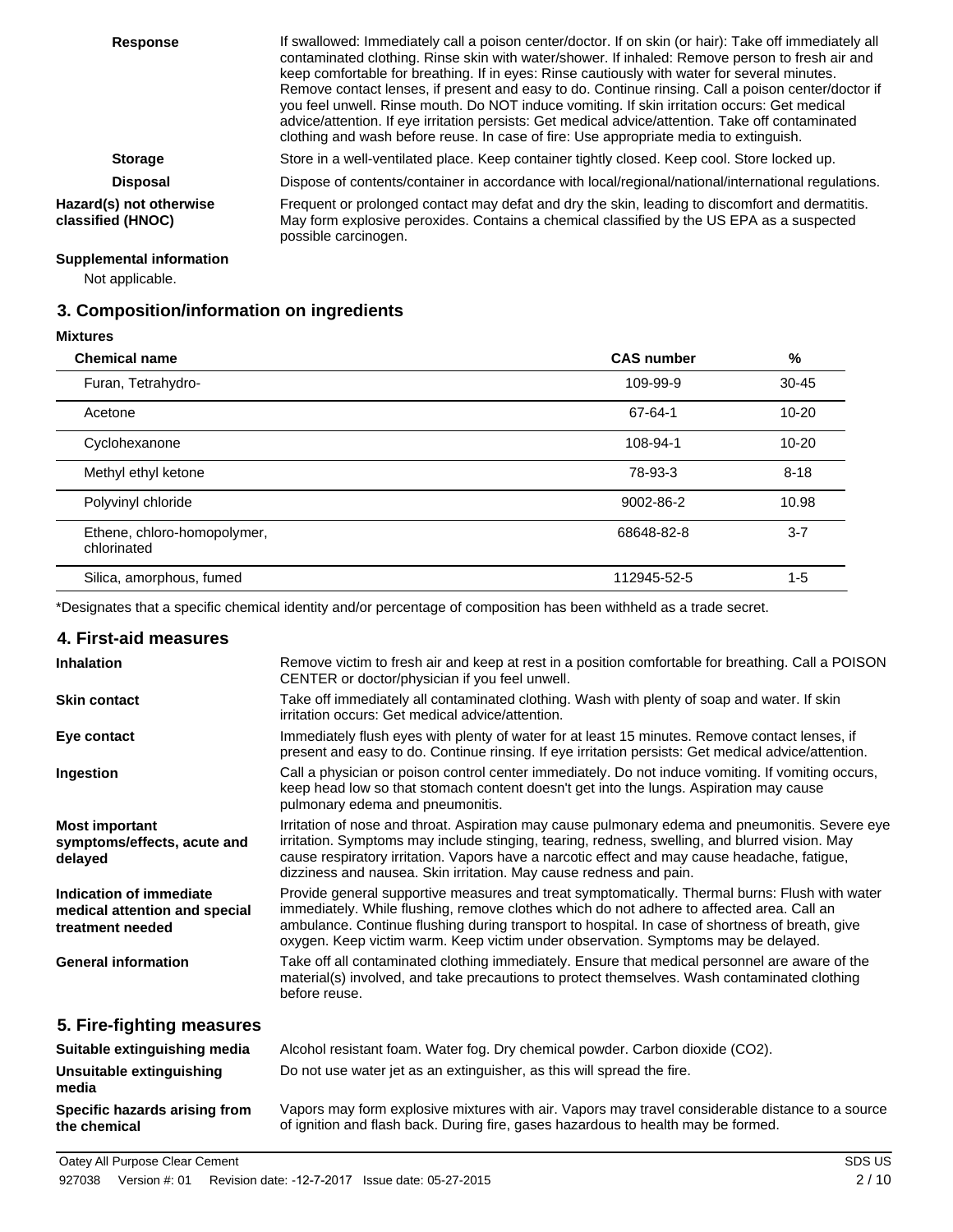| Special protective equipment<br>and precautions for firefighters                 | Self-contained breathing apparatus and full protective clothing must be worn in case of fire.                                                                                                                                                                                                                                                                                                                                                                                                                                                                                                                                                                                                                                                |
|----------------------------------------------------------------------------------|----------------------------------------------------------------------------------------------------------------------------------------------------------------------------------------------------------------------------------------------------------------------------------------------------------------------------------------------------------------------------------------------------------------------------------------------------------------------------------------------------------------------------------------------------------------------------------------------------------------------------------------------------------------------------------------------------------------------------------------------|
| <b>Fire fighting</b><br>equipment/instructions                                   | In case of fire and/or explosion do not breathe fumes. Move containers from fire area if you can do<br>so without risk.                                                                                                                                                                                                                                                                                                                                                                                                                                                                                                                                                                                                                      |
| <b>Specific methods</b>                                                          | Use standard firefighting procedures and consider the hazards of other involved materials.                                                                                                                                                                                                                                                                                                                                                                                                                                                                                                                                                                                                                                                   |
| <b>General fire hazards</b>                                                      | Highly flammable liquid and vapor. This product contains tetrahydrofuran that may form explosive<br>organic peroxide when exposed to air or light or with age.                                                                                                                                                                                                                                                                                                                                                                                                                                                                                                                                                                               |
| 6. Accidental release measures                                                   |                                                                                                                                                                                                                                                                                                                                                                                                                                                                                                                                                                                                                                                                                                                                              |
| <b>Personal precautions,</b><br>protective equipment and<br>emergency procedures | Keep unnecessary personnel away. Keep people away from and upwind of spill/leak. Keep out of<br>low areas. Eliminate all ignition sources (no smoking, flares, sparks, or flames in immediate area).<br>Wear appropriate protective equipment and clothing during clean-up. Avoid breathing mist or<br>vapor. Do not touch damaged containers or spilled material unless wearing appropriate protective<br>clothing. Ventilate closed spaces before entering them. Local authorities should be advised if<br>significant spillages cannot be contained. For personal protection, see section 8 of the SDS.                                                                                                                                   |
| <b>Methods and materials for</b><br>containment and cleaning up                  | Eliminate all ignition sources (no smoking, flares, sparks, or flames in immediate area). Take<br>precautionary measures against static discharge. Use only non-sparking tools. Keep combustibles<br>(wood, paper, oil, etc.) away from spilled material. This product is miscible in water.                                                                                                                                                                                                                                                                                                                                                                                                                                                 |
|                                                                                  | Large Spills: Stop the flow of material, if this is without risk. Use water spray to reduce vapors or<br>divert vapor cloud drift. Dike the spilled material, where this is possible. Cover with plastic sheet to<br>prevent spreading. Use a non-combustible material like vermiculite, sand or earth to soak up the<br>product and place into a container for later disposal. Prevent entry into waterways, sewer,<br>basements or confined areas. Following product recovery, flush area with water.                                                                                                                                                                                                                                      |
|                                                                                  | Small Spills: Absorb with earth, sand or other non-combustible material and transfer to containers<br>for later disposal. Wipe up with absorbent material (e.g. cloth, fleece). Clean surface thoroughly to<br>remove residual contamination.                                                                                                                                                                                                                                                                                                                                                                                                                                                                                                |
|                                                                                  | Never return spills to original containers for re-use. For waste disposal, see section 13 of the SDS.                                                                                                                                                                                                                                                                                                                                                                                                                                                                                                                                                                                                                                        |
| <b>Environmental precautions</b>                                                 | Avoid discharge into drains, water courses or onto the ground.                                                                                                                                                                                                                                                                                                                                                                                                                                                                                                                                                                                                                                                                               |
| 7. Handling and storage                                                          |                                                                                                                                                                                                                                                                                                                                                                                                                                                                                                                                                                                                                                                                                                                                              |
| <b>Precautions for safe handling</b>                                             | Vapors may form explosive mixtures with air. Do not handle, store or open near an open flame,<br>sources of heat or sources of ignition. Protect material from direct sunlight. Explosion-proof<br>general and local exhaust ventilation. Take precautionary measures against static discharges. All<br>equipment used when handling the product must be grounded. Use non-sparking tools and<br>explosion-proof equipment. Avoid breathing mist or vapor. Avoid contact with eyes, skin, and<br>clothing. Avoid prolonged exposure. Do not taste or swallow. When using, do not eat, drink or<br>smoke. Wear appropriate personal protective equipment. Wash hands thoroughly after handling.<br>Observe good industrial hygiene practices. |
| Conditions for safe storage,<br>including any incompatibilities                  | Store locked up. Keep away from heat, sparks and open flame. Prevent electrostatic charge<br>build-up by using common bonding and grounding techniques. Store in a cool, dry place out of<br>direct sunlight. Store in original tightly closed container. Store in a well-ventilated place. Store<br>away from incompatible materials (see Section 10 of the SDS).                                                                                                                                                                                                                                                                                                                                                                           |

## **8. Exposure controls/personal protection**

## **Occupational exposure limits**

**US. OSHA Specifically Regulated Substances (29 CFR 1910.1001-1050)**

| <b>Components</b>                                                 | <b>Type</b> | <b>Value</b>         |
|-------------------------------------------------------------------|-------------|----------------------|
| Polyvinyl chloride (CAS<br>$9002 - 86 - 2$                        | <b>STEL</b> | 5 ppm                |
|                                                                   | <b>TWA</b>  | 1 ppm                |
| US. OSHA Table Z-1 Limits for Air Contaminants (29 CFR 1910.1000) |             |                      |
| <b>Components</b>                                                 | <b>Type</b> | <b>Form</b><br>Value |
| Acetone (CAS 67-64-1)                                             | <b>PEL</b>  | 2400 mg/m3           |
|                                                                   |             | 1000 ppm             |
| Cyclohexanone (CAS<br>$108 - 94 - 1$                              | <b>PEL</b>  | 200 mg/m3            |
|                                                                   |             | 50 ppm               |
| Furan, Tetrahydro- (CAS<br>$109 - 99 - 9)$                        | <b>PEL</b>  | 590 mg/m3            |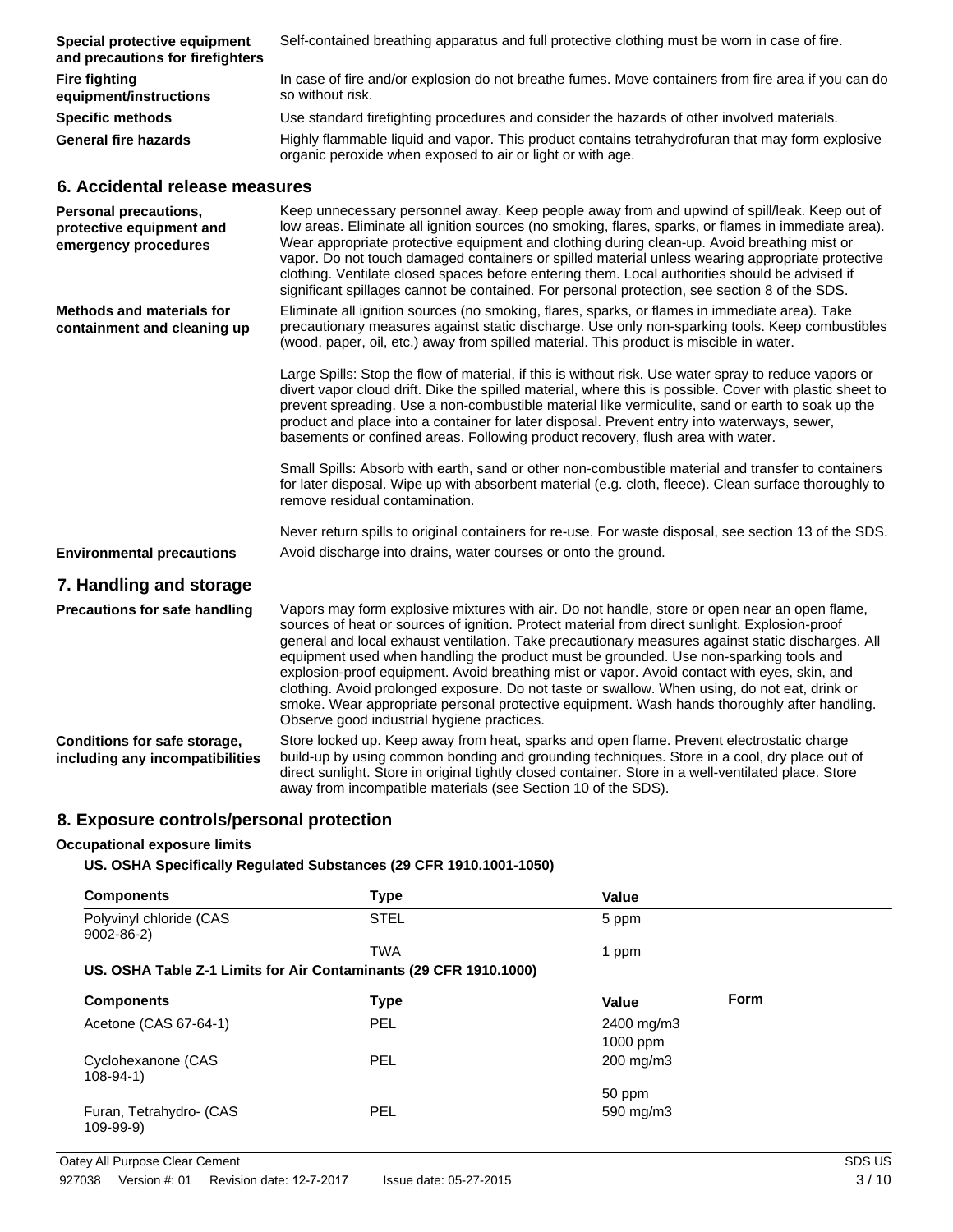## **US. OSHA Table Z-1 Limits for Air Contaminants (29 CFR 1910.1000)**

| <b>Components</b>                           | <b>Type</b> |                    |                 | Value                   | Form                 |
|---------------------------------------------|-------------|--------------------|-----------------|-------------------------|----------------------|
|                                             |             |                    |                 | 200 ppm                 |                      |
| Methyl ethyl ketone (CAS                    | PEL         |                    |                 | 590 mg/m3               |                      |
| 78-93-3)                                    |             |                    |                 |                         |                      |
| Polyvinyl chloride (CAS                     | PEL         |                    |                 | 200 ppm<br>$5$ mg/m $3$ |                      |
| $9002 - 86 - 2$                             |             |                    |                 |                         | Respirable fraction. |
|                                             |             |                    |                 | 15 mg/m3                | Total dust.          |
| US. OSHA Table Z-3 (29 CFR 1910.1000)       |             |                    |                 |                         |                      |
| <b>Components</b>                           | <b>Type</b> |                    |                 | Value                   |                      |
| Silica, amorphous, fumed                    | <b>TWA</b>  |                    |                 | $0.8$ mg/m $3$          |                      |
| (CAS 112945-52-5)                           |             |                    |                 |                         |                      |
|                                             |             |                    |                 | 20 mppcf                |                      |
| <b>US. ACGIH Threshold Limit Values</b>     |             |                    |                 |                         |                      |
| <b>Components</b>                           | <b>Type</b> |                    |                 | Value                   | Form                 |
| Acetone (CAS 67-64-1)                       | <b>STEL</b> |                    |                 | 750 ppm                 |                      |
|                                             | <b>TWA</b>  |                    |                 | 500 ppm                 |                      |
| Cyclohexanone (CAS                          | <b>STEL</b> |                    |                 | 50 ppm                  |                      |
| $108 - 94 - 1$                              |             |                    |                 |                         |                      |
|                                             | <b>TWA</b>  |                    |                 | 20 ppm                  |                      |
| Furan, Tetrahydro- (CAS<br>109-99-9)        | <b>STEL</b> |                    |                 | 100 ppm                 |                      |
|                                             | <b>TWA</b>  |                    |                 | 50 ppm                  |                      |
| Methyl ethyl ketone (CAS<br>$78-93-3)$      | <b>STEL</b> |                    |                 | 300 ppm                 |                      |
|                                             | <b>TWA</b>  |                    |                 | 200 ppm                 |                      |
| Polyvinyl chloride (CAS                     | <b>TWA</b>  |                    |                 | 1 $mg/m3$               | Respirable fraction. |
| $9002 - 86 - 2$                             |             |                    |                 |                         |                      |
| US. NIOSH: Pocket Guide to Chemical Hazards |             |                    |                 |                         |                      |
| <b>Components</b>                           | <b>Type</b> |                    |                 | Value                   |                      |
| Acetone (CAS 67-64-1)                       | <b>TWA</b>  |                    |                 | 590 mg/m3               |                      |
|                                             |             |                    |                 | 250 ppm                 |                      |
| Cyclohexanone (CAS<br>$108 - 94 - 1$        | <b>TWA</b>  |                    |                 | 100 mg/m3               |                      |
|                                             |             |                    |                 | 25 ppm                  |                      |
| Furan, Tetrahydro- (CAS<br>109-99-9)        | <b>STEL</b> |                    |                 | 735 mg/m3               |                      |
|                                             |             |                    |                 | 250 ppm                 |                      |
|                                             | <b>TWA</b>  |                    |                 | 590 mg/m3               |                      |
|                                             |             |                    |                 | 200 ppm                 |                      |
| Methyl ethyl ketone (CAS                    | <b>STEL</b> |                    |                 | 885 mg/m3               |                      |
| 78-93-3)                                    |             |                    |                 |                         |                      |
|                                             |             |                    |                 | 300 ppm                 |                      |
|                                             | <b>TWA</b>  |                    |                 | 590 mg/m3<br>200 ppm    |                      |
| Silica, amorphous, fumed                    | <b>TWA</b>  |                    |                 | $6$ mg/m $3$            |                      |
| (CAS 112945-52-5)                           |             |                    |                 |                         |                      |
| <b>Biological limit values</b>              |             |                    |                 |                         |                      |
| <b>ACGIH Biological Exposure Indices</b>    |             |                    |                 |                         |                      |
| <b>Components</b>                           | Value       | <b>Determinant</b> | <b>Specimen</b> | <b>Sampling Time</b>    |                      |
|                                             |             |                    |                 |                         |                      |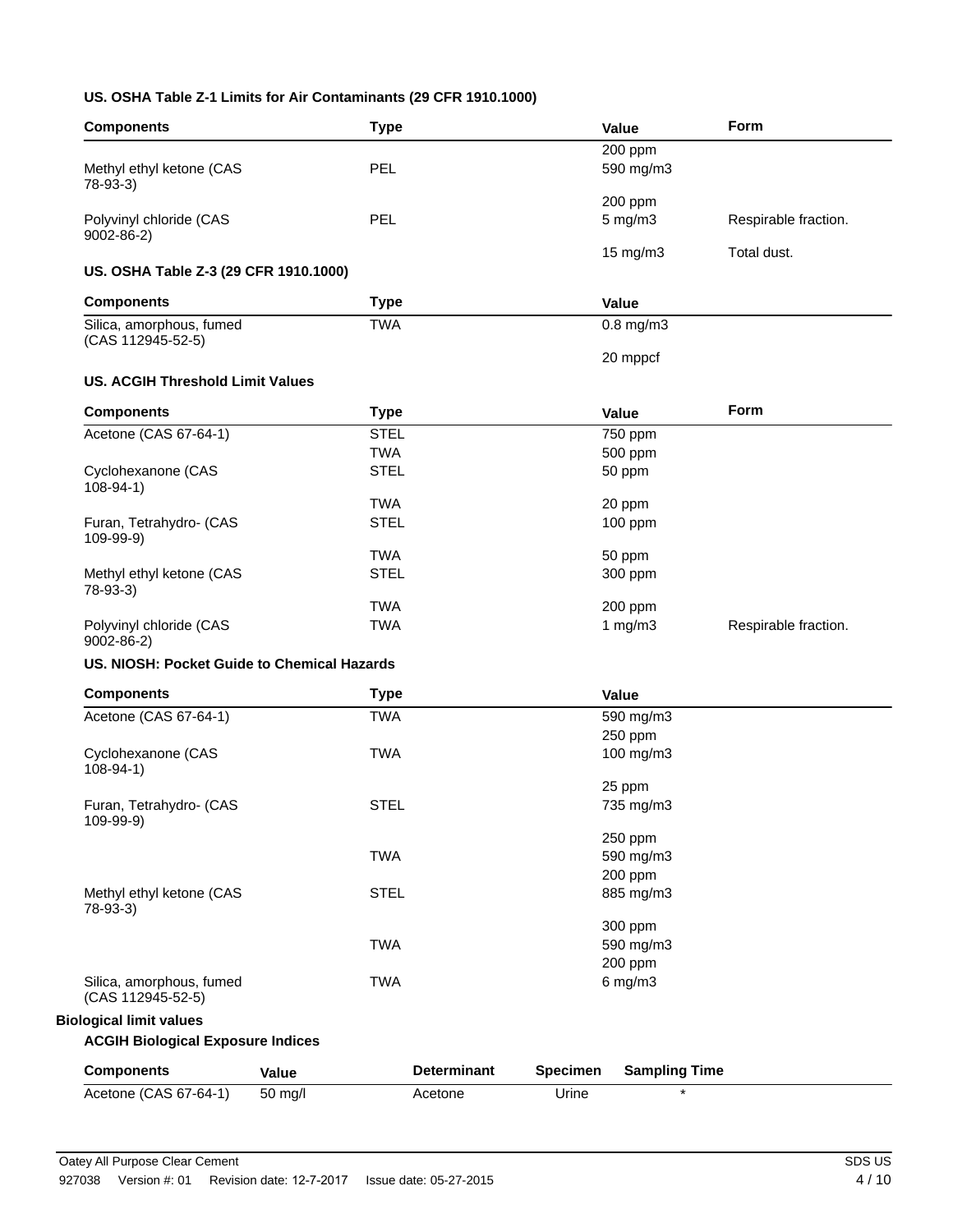## **ACGIH Biological Exposure Indices**

| <b>Components</b>                                                                                                | <b>Value</b>                                                   | <b>Determinant</b>                          | <b>Specimen</b>                                                        | <b>Sampling Time</b>                                                                                                                                                                                                                                                                                                                                                                          |
|------------------------------------------------------------------------------------------------------------------|----------------------------------------------------------------|---------------------------------------------|------------------------------------------------------------------------|-----------------------------------------------------------------------------------------------------------------------------------------------------------------------------------------------------------------------------------------------------------------------------------------------------------------------------------------------------------------------------------------------|
| Cyclohexanone (CAS<br>$108-94-1)$                                                                                | 80 mg/l                                                        | 1,2-Cyclohexan<br>ediol, with<br>hydrolysis | Urine                                                                  |                                                                                                                                                                                                                                                                                                                                                                                               |
|                                                                                                                  | $8 \text{ mg/l}$                                               | Cyclohexanol,<br>with hydrolysis            | Urine                                                                  |                                                                                                                                                                                                                                                                                                                                                                                               |
| Furan, Tetrahydro- (CAS<br>109-99-9)                                                                             | $2 \text{ mg/l}$                                               | Tetrahydrofura<br>n                         | Urine                                                                  |                                                                                                                                                                                                                                                                                                                                                                                               |
| Methyl ethyl ketone (CAS<br>$78-93-3$                                                                            | $2 \text{ mg/l}$                                               | <b>MEK</b>                                  | Urine                                                                  |                                                                                                                                                                                                                                                                                                                                                                                               |
| * - For sampling details, please see the source document.                                                        |                                                                |                                             |                                                                        |                                                                                                                                                                                                                                                                                                                                                                                               |
| <b>Exposure guidelines</b>                                                                                       |                                                                |                                             |                                                                        |                                                                                                                                                                                                                                                                                                                                                                                               |
| US - California OELs: Skin designation                                                                           |                                                                |                                             |                                                                        |                                                                                                                                                                                                                                                                                                                                                                                               |
| Cyclohexanone (CAS 108-94-1)                                                                                     |                                                                |                                             | Can be absorbed through the skin.                                      |                                                                                                                                                                                                                                                                                                                                                                                               |
| US - Minnesota Haz Subs: Skin designation applies                                                                |                                                                |                                             |                                                                        |                                                                                                                                                                                                                                                                                                                                                                                               |
| Cyclohexanone (CAS 108-94-1)<br>US - Tennessee OELs: Skin designation                                            |                                                                |                                             | Skin designation applies.                                              |                                                                                                                                                                                                                                                                                                                                                                                               |
| Cyclohexanone (CAS 108-94-1)<br>US ACGIH Threshold Limit Values: Skin designation                                |                                                                |                                             | Can be absorbed through the skin.                                      |                                                                                                                                                                                                                                                                                                                                                                                               |
| Cyclohexanone (CAS 108-94-1)<br>Furan, Tetrahydro- (CAS 109-99-9)<br>US. NIOSH: Pocket Guide to Chemical Hazards |                                                                |                                             | Can be absorbed through the skin.<br>Can be absorbed through the skin. |                                                                                                                                                                                                                                                                                                                                                                                               |
| Cyclohexanone (CAS 108-94-1)                                                                                     |                                                                |                                             | Can be absorbed through the skin.                                      |                                                                                                                                                                                                                                                                                                                                                                                               |
| Appropriate engineering                                                                                          |                                                                |                                             |                                                                        | Explosion-proof general and local exhaust ventilation. Good general ventilation (typically 10 air                                                                                                                                                                                                                                                                                             |
| controls                                                                                                         | shower must be available when handling this product.           |                                             |                                                                        | changes per hour) should be used. Ventilation rates should be matched to conditions. If<br>applicable, use process enclosures, local exhaust ventilation, or other engineering controls to<br>maintain airborne levels below recommended exposure limits. If exposure limits have not been<br>established, maintain airborne levels to an acceptable level. Eye wash facilities and emergency |
| Individual protection measures, such as personal protective equipment                                            |                                                                |                                             |                                                                        |                                                                                                                                                                                                                                                                                                                                                                                               |
| <b>Eye/face protection</b>                                                                                       |                                                                |                                             |                                                                        | Face shield is recommended. Wear safety glasses with side shields (or goggles).                                                                                                                                                                                                                                                                                                               |
| <b>Skin protection</b>                                                                                           |                                                                |                                             |                                                                        |                                                                                                                                                                                                                                                                                                                                                                                               |
| <b>Hand protection</b>                                                                                           | Wear appropriate chemical resistant gloves.                    |                                             |                                                                        |                                                                                                                                                                                                                                                                                                                                                                                               |
| <b>Other</b>                                                                                                     | Wear appropriate chemical resistant clothing.                  |                                             |                                                                        |                                                                                                                                                                                                                                                                                                                                                                                               |
| <b>Respiratory protection</b>                                                                                    | been established), an approved respirator must be worn.        |                                             |                                                                        | If engineering controls do not maintain airborne concentrations below recommended exposure<br>limits (where applicable) or to an acceptable level (in countries where exposure limits have not                                                                                                                                                                                                |
| <b>Thermal hazards</b>                                                                                           | Wear appropriate thermal protective clothing, when necessary.  |                                             |                                                                        |                                                                                                                                                                                                                                                                                                                                                                                               |
| <b>General hygiene</b><br>considerations                                                                         | work clothing and protective equipment to remove contaminants. |                                             |                                                                        | When using, do not eat, drink or smoke. Always observe good personal hygiene measures, such<br>as washing after handling the material and before eating, drinking, and/or smoking. Routinely wash                                                                                                                                                                                             |

## **9. Physical and chemical properties**

## **Appearance**

| Liquid.                          |
|----------------------------------|
| Liquid.                          |
| Clear. Milky.                    |
| Solvent.                         |
| Not available.                   |
| Not available.                   |
| Not available.                   |
| 151 °F (66.11 °C)                |
| 14.0 - 23.0 °F (-10.0 - -5.0 °C) |
| $5.5 - 8$                        |
|                                  |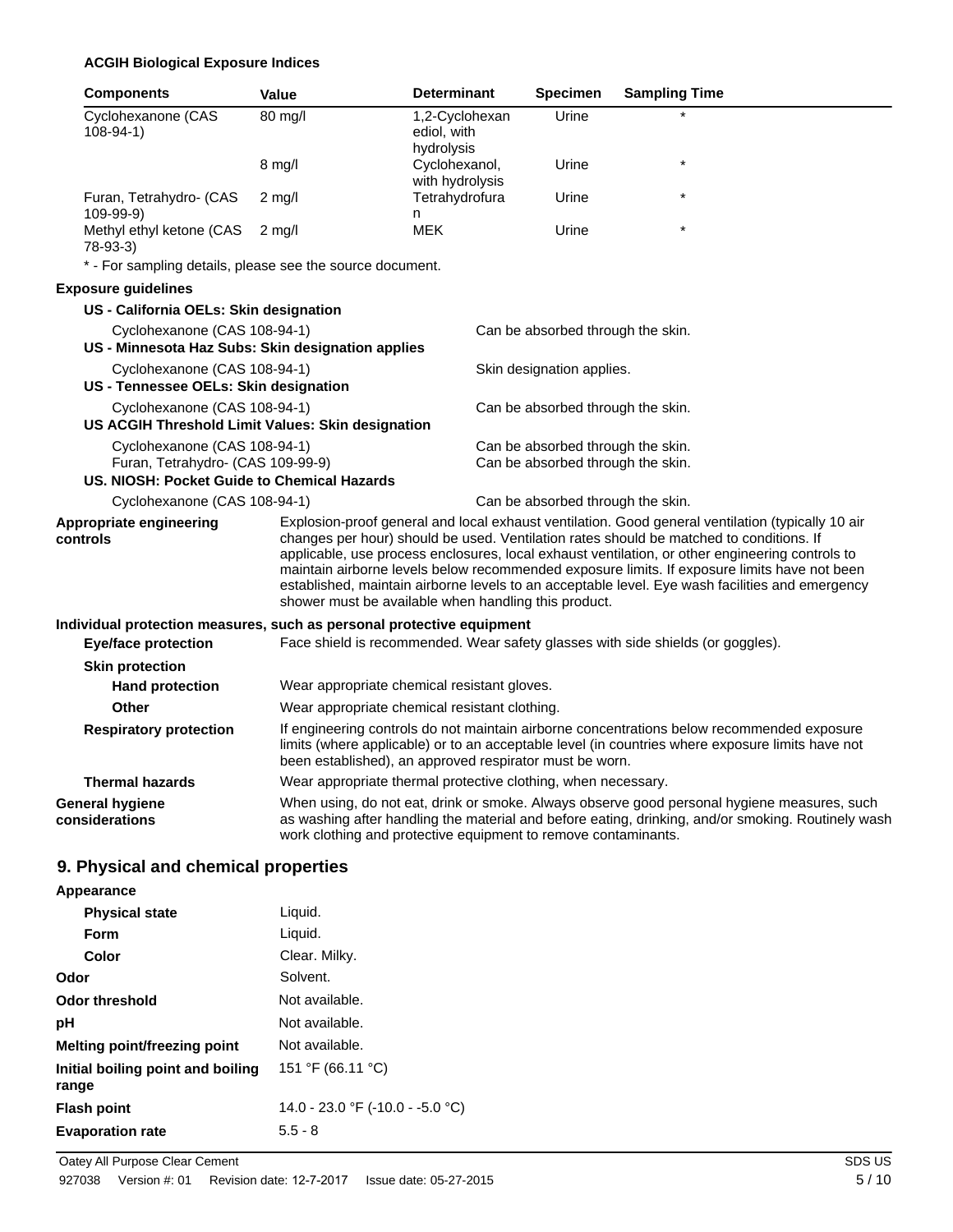| Flammability (solid, gas)                         | Not available.             |
|---------------------------------------------------|----------------------------|
| Upper/lower flammability or explosive limits      |                            |
| <b>Flammability limit - lower</b><br>$(\%)$       | 1.8                        |
| <b>Flammability limit - upper</b><br>$(\%)$       | 11.8                       |
| Explosive limit - lower (%)                       | Not available.             |
| Explosive limit - upper (%)                       | Not available.             |
| Vapor pressure                                    | 145 mm Hg @ 20 C           |
| Vapor density                                     | 2.5                        |
| <b>Relative density</b>                           | $0.94 + 0.02$              |
| Solubility(ies)                                   |                            |
| Solubility (water)                                | Negligible                 |
| <b>Partition coefficient</b><br>(n-octanol/water) | Not available.             |
| <b>Auto-ignition temperature</b>                  | Not available.             |
| <b>Decomposition temperature</b>                  | Not available.             |
| <b>Viscosity</b>                                  | Not available.             |
| <b>Other information</b>                          |                            |
| <b>Bulk density</b>                               | 7.8 lb/gal                 |
| VOC (Weight %)                                    | <325 g/l SCAQMD 1168/M316A |

## **10. Stability and reactivity**

| <b>Reactivity</b>                            | The product is stable and non-reactive under normal conditions of use, storage and transport.                                                     |
|----------------------------------------------|---------------------------------------------------------------------------------------------------------------------------------------------------|
| <b>Chemical stability</b>                    | Material is stable under normal conditions.                                                                                                       |
| <b>Possibility of hazardous</b><br>reactions | No dangerous reaction known under conditions of normal use.                                                                                       |
| <b>Conditions to avoid</b>                   | Avoid heat, sparks, open flames and other ignition sources. Avoid temperatures exceeding the<br>flash point. Contact with incompatible materials. |
| Incompatible materials                       | Acids. Strong oxidizing agents. Ammonia. Amines. Isocyanates. Caustics.                                                                           |
| <b>Hazardous decomposition</b><br>products   | No hazardous decomposition products are known.                                                                                                    |

## **11. Toxicological information**

## **Information on likely routes of exposure**

| <b>Inhalation</b>                                                                  | May be fatal if swallowed and enters airways. Headache. Nausea, vomiting. May cause irritation<br>to the respiratory system. Vapors have a narcotic effect and may cause headache, fatigue,<br>dizziness and nausea. Prolonged inhalation may be harmful.                                                                                                               |
|------------------------------------------------------------------------------------|-------------------------------------------------------------------------------------------------------------------------------------------------------------------------------------------------------------------------------------------------------------------------------------------------------------------------------------------------------------------------|
| <b>Skin contact</b>                                                                | Causes skin irritation.                                                                                                                                                                                                                                                                                                                                                 |
| Eye contact                                                                        | Causes serious eye irritation.                                                                                                                                                                                                                                                                                                                                          |
| Ingestion                                                                          | May be fatal if swallowed and enters airways. Harmful if swallowed. Harmful if swallowed. Droplets<br>of the product aspirated into the lungs through ingestion or vomiting may cause a serious<br>chemical pneumonia.                                                                                                                                                  |
| Symptoms related to the<br>physical, chemical and<br>toxicological characteristics | Irritation of nose and throat. Aspiration may cause pulmonary edema and pneumonitis. Severe<br>eye irritation. Symptoms may include stinging, tearing, redness, swelling, and blurred vision. May<br>cause respiratory irritation. Skin irritation. May cause redness and pain. Symptoms of<br>overexposure may be headache, dizziness, tiredness, nausea and vomiting. |
|                                                                                    |                                                                                                                                                                                                                                                                                                                                                                         |

## **Information on toxicological effects**

| <b>Acute toxicity</b> | May be fatal if swallowed and enters airways. Narcotic effects. May cause respiratory irritation. |                     |  |
|-----------------------|---------------------------------------------------------------------------------------------------|---------------------|--|
| <b>Components</b>     | <b>Species</b>                                                                                    | <b>Test Results</b> |  |
| Acetone (CAS 67-64-1) |                                                                                                   |                     |  |
| <b>Acute</b>          |                                                                                                   |                     |  |
| Dermal                |                                                                                                   |                     |  |
| LD50                  | Rabbit                                                                                            | 20 ml/kg            |  |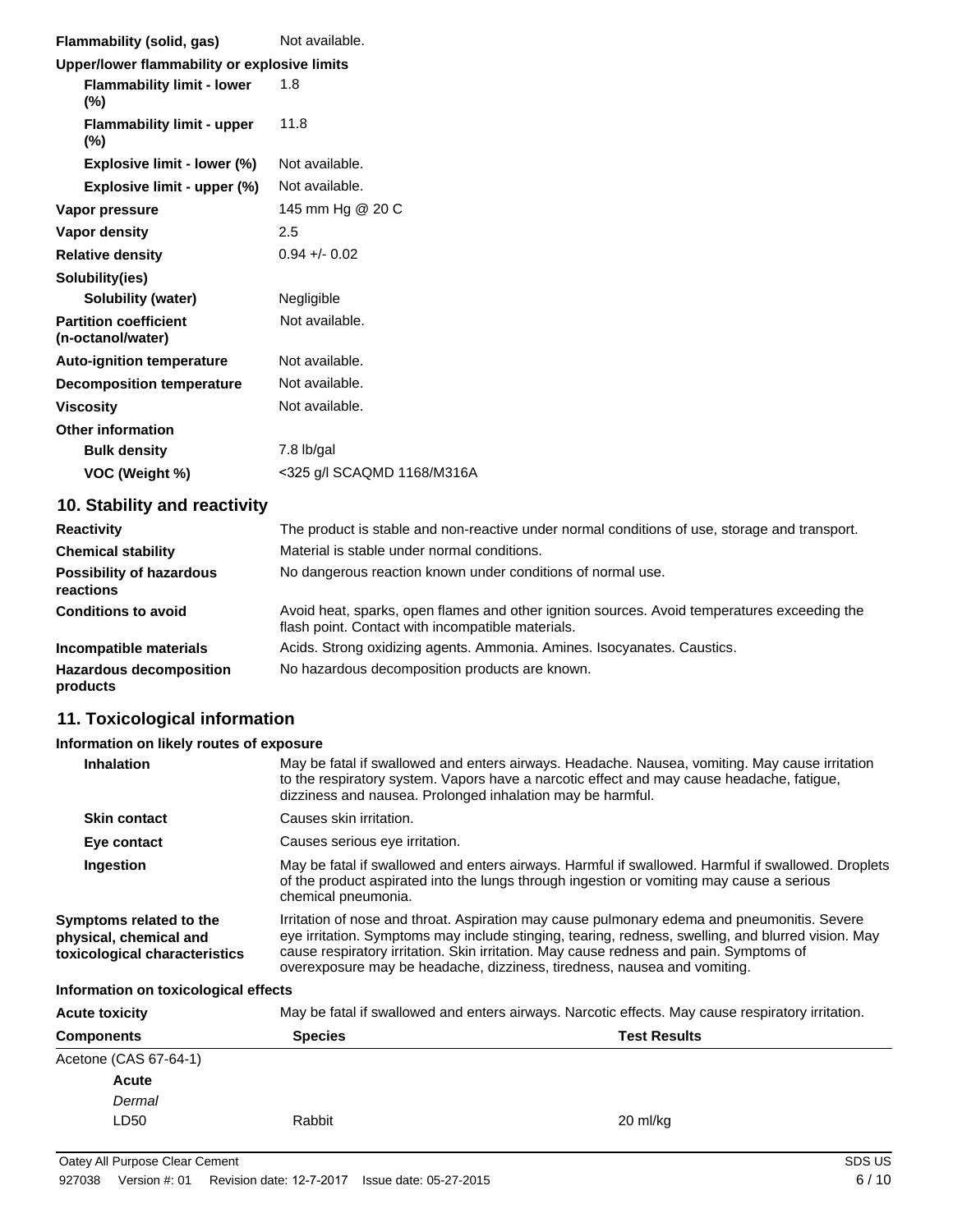| <b>Components</b>                                                                                                | <b>Species</b>                                                                                                                                                                                                                                                                                                                                                                                                                                                                                                                                                                                                                                                                                                                                         |        | <b>Test Results</b>                                                                                                                                               |
|------------------------------------------------------------------------------------------------------------------|--------------------------------------------------------------------------------------------------------------------------------------------------------------------------------------------------------------------------------------------------------------------------------------------------------------------------------------------------------------------------------------------------------------------------------------------------------------------------------------------------------------------------------------------------------------------------------------------------------------------------------------------------------------------------------------------------------------------------------------------------------|--------|-------------------------------------------------------------------------------------------------------------------------------------------------------------------|
| Inhalation                                                                                                       |                                                                                                                                                                                                                                                                                                                                                                                                                                                                                                                                                                                                                                                                                                                                                        |        |                                                                                                                                                                   |
| <b>LC50</b>                                                                                                      | Rat                                                                                                                                                                                                                                                                                                                                                                                                                                                                                                                                                                                                                                                                                                                                                    |        | 50 mg/l, 8 Hours                                                                                                                                                  |
| Oral                                                                                                             |                                                                                                                                                                                                                                                                                                                                                                                                                                                                                                                                                                                                                                                                                                                                                        |        |                                                                                                                                                                   |
| LD50                                                                                                             | Rat                                                                                                                                                                                                                                                                                                                                                                                                                                                                                                                                                                                                                                                                                                                                                    |        | 5800 mg/kg                                                                                                                                                        |
| Cyclohexanone (CAS 108-94-1)                                                                                     |                                                                                                                                                                                                                                                                                                                                                                                                                                                                                                                                                                                                                                                                                                                                                        |        |                                                                                                                                                                   |
| <b>Acute</b>                                                                                                     |                                                                                                                                                                                                                                                                                                                                                                                                                                                                                                                                                                                                                                                                                                                                                        |        |                                                                                                                                                                   |
| Dermal                                                                                                           |                                                                                                                                                                                                                                                                                                                                                                                                                                                                                                                                                                                                                                                                                                                                                        |        |                                                                                                                                                                   |
| LD50                                                                                                             | Rabbit                                                                                                                                                                                                                                                                                                                                                                                                                                                                                                                                                                                                                                                                                                                                                 |        | 948 mg/kg                                                                                                                                                         |
| Inhalation                                                                                                       |                                                                                                                                                                                                                                                                                                                                                                                                                                                                                                                                                                                                                                                                                                                                                        |        |                                                                                                                                                                   |
| <b>LC50</b>                                                                                                      | Rat                                                                                                                                                                                                                                                                                                                                                                                                                                                                                                                                                                                                                                                                                                                                                    |        | 8000 ppm, 4 hours                                                                                                                                                 |
| Oral                                                                                                             |                                                                                                                                                                                                                                                                                                                                                                                                                                                                                                                                                                                                                                                                                                                                                        |        |                                                                                                                                                                   |
| LD50                                                                                                             | Rat                                                                                                                                                                                                                                                                                                                                                                                                                                                                                                                                                                                                                                                                                                                                                    |        | 1540 mg/kg                                                                                                                                                        |
|                                                                                                                  | * Estimates for product may be based on additional component data not shown.                                                                                                                                                                                                                                                                                                                                                                                                                                                                                                                                                                                                                                                                           |        |                                                                                                                                                                   |
| <b>Skin corrosion/irritation</b>                                                                                 | Causes skin irritation.                                                                                                                                                                                                                                                                                                                                                                                                                                                                                                                                                                                                                                                                                                                                |        |                                                                                                                                                                   |
| Serious eye damage/eye<br>irritation                                                                             | Causes serious eye irritation.                                                                                                                                                                                                                                                                                                                                                                                                                                                                                                                                                                                                                                                                                                                         |        |                                                                                                                                                                   |
| Respiratory or skin sensitization                                                                                |                                                                                                                                                                                                                                                                                                                                                                                                                                                                                                                                                                                                                                                                                                                                                        |        |                                                                                                                                                                   |
| <b>Respiratory sensitization</b>                                                                                 | Not available.                                                                                                                                                                                                                                                                                                                                                                                                                                                                                                                                                                                                                                                                                                                                         |        |                                                                                                                                                                   |
| <b>Skin sensitization</b>                                                                                        | This product is not expected to cause skin sensitization.                                                                                                                                                                                                                                                                                                                                                                                                                                                                                                                                                                                                                                                                                              |        |                                                                                                                                                                   |
| Germ cell mutagenicity                                                                                           | No data available to indicate product or any components present at greater than 0.1% are<br>mutagenic or genotoxic.                                                                                                                                                                                                                                                                                                                                                                                                                                                                                                                                                                                                                                    |        |                                                                                                                                                                   |
| Carcinogenicity                                                                                                  | In 2012 USEPA Integrated Risk Information System (IRIS) reviewed a two species inhalation<br>lifetime study on THF conducted by NTP (1998). Male rats developed renal tumors and female<br>mice developed liver tumors while neither the female rats nor the male mice showed similar<br>results. Because the carcinogenic mechanisms could not be identified clearly in either species for<br>either tumor, the EPA determined that the male rat and female mouse findings are relevant to the<br>assessment of carcinogenic potential in humans. Therefore, the IRIS review concludes that these<br>data in aggregate indicate that there is "suggestive evidence of carcinogenic potential" following<br>exposure to THF by all routes of exposure. |        |                                                                                                                                                                   |
|                                                                                                                  | IARC Monographs. Overall Evaluation of Carcinogenicity                                                                                                                                                                                                                                                                                                                                                                                                                                                                                                                                                                                                                                                                                                 |        |                                                                                                                                                                   |
| Cyclohexanone (CAS 108-94-1)<br>Polyvinyl chloride (CAS 9002-86-2)<br>Silica, amorphous, fumed (CAS 112945-52-5) | OSHA Specifically Regulated Substances (29 CFR 1910.1001-1050)                                                                                                                                                                                                                                                                                                                                                                                                                                                                                                                                                                                                                                                                                         |        | 3 Not classifiable as to carcinogenicity to humans.<br>3 Not classifiable as to carcinogenicity to humans.<br>3 Not classifiable as to carcinogenicity to humans. |
| Polyvinyl chloride (CAS 9002-86-2)                                                                               |                                                                                                                                                                                                                                                                                                                                                                                                                                                                                                                                                                                                                                                                                                                                                        | Cancer |                                                                                                                                                                   |
| <b>Reproductive toxicity</b>                                                                                     | This product is not expected to cause reproductive or developmental effects.                                                                                                                                                                                                                                                                                                                                                                                                                                                                                                                                                                                                                                                                           |        |                                                                                                                                                                   |
| Specific target organ toxicity -<br>single exposure                                                              | Narcotic effects. May cause drowsiness and dizziness. Respiratory tract irritation.                                                                                                                                                                                                                                                                                                                                                                                                                                                                                                                                                                                                                                                                    |        |                                                                                                                                                                   |
| Specific target organ toxicity -<br>repeated exposure                                                            | Not classified.                                                                                                                                                                                                                                                                                                                                                                                                                                                                                                                                                                                                                                                                                                                                        |        |                                                                                                                                                                   |
| <b>Aspiration hazard</b>                                                                                         | May be fatal if swallowed and enters airways.                                                                                                                                                                                                                                                                                                                                                                                                                                                                                                                                                                                                                                                                                                          |        |                                                                                                                                                                   |
| <b>Chronic effects</b>                                                                                           | Prolonged inhalation may be harmful.                                                                                                                                                                                                                                                                                                                                                                                                                                                                                                                                                                                                                                                                                                                   |        |                                                                                                                                                                   |
| 12. Ecological information                                                                                       |                                                                                                                                                                                                                                                                                                                                                                                                                                                                                                                                                                                                                                                                                                                                                        |        |                                                                                                                                                                   |
| <b>Ecotoxicity</b>                                                                                               | The product is not classified as environmentally hazardous. However, this does not exclude the<br>possibility that large or frequent spills can have a harmful or damaging effect on the environment.                                                                                                                                                                                                                                                                                                                                                                                                                                                                                                                                                  |        |                                                                                                                                                                   |
| <b>Components</b>                                                                                                | <b>Species</b>                                                                                                                                                                                                                                                                                                                                                                                                                                                                                                                                                                                                                                                                                                                                         |        | <b>Test Results</b>                                                                                                                                               |
| Acetone (CAS 67-64-1)                                                                                            |                                                                                                                                                                                                                                                                                                                                                                                                                                                                                                                                                                                                                                                                                                                                                        |        |                                                                                                                                                                   |
| <b>Aquatic</b>                                                                                                   |                                                                                                                                                                                                                                                                                                                                                                                                                                                                                                                                                                                                                                                                                                                                                        |        |                                                                                                                                                                   |
| Fish                                                                                                             | <b>LC50</b>                                                                                                                                                                                                                                                                                                                                                                                                                                                                                                                                                                                                                                                                                                                                            |        | Fathead minnow (Pimephales promelas) > 100 mg/l, 96 hours                                                                                                         |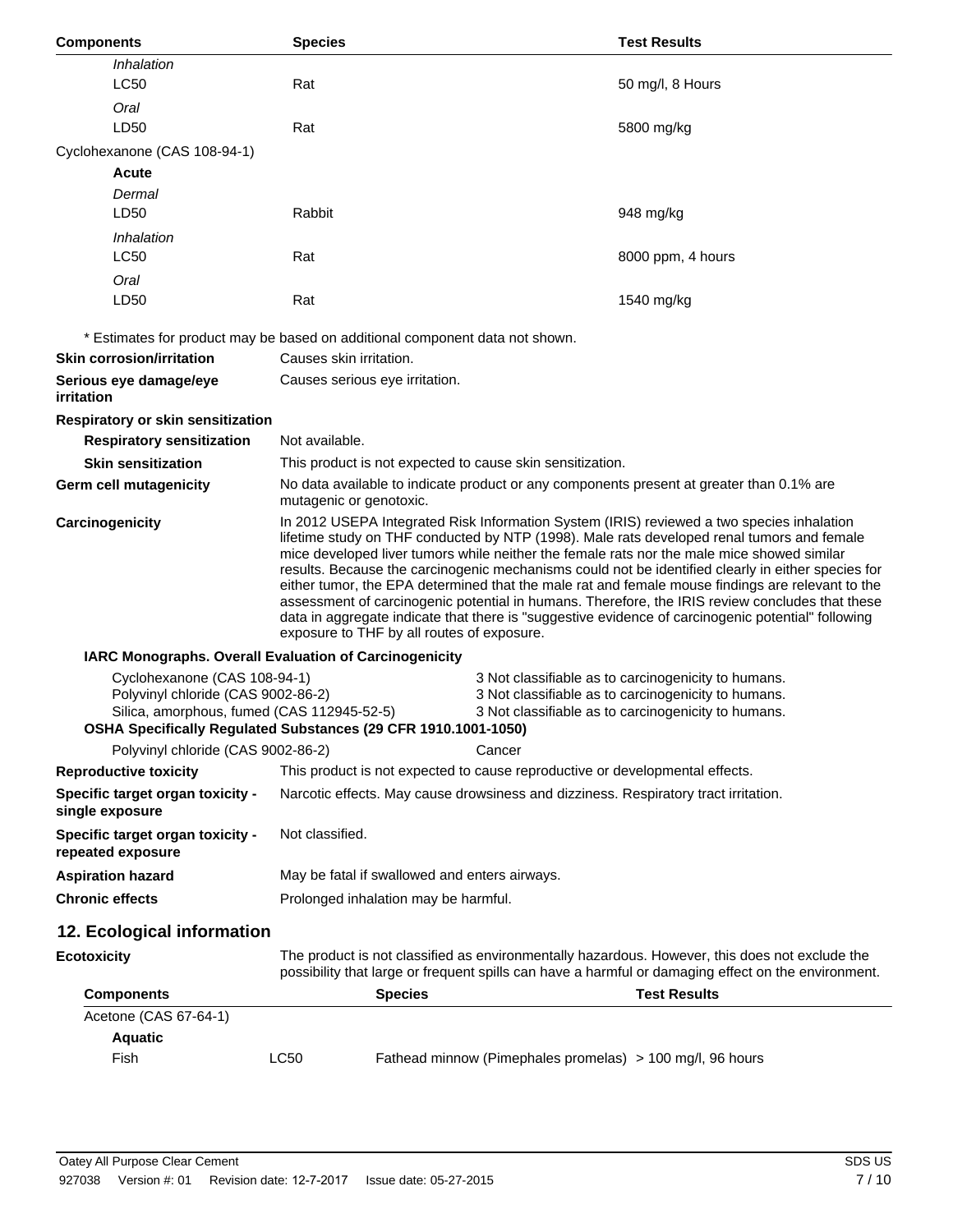| <b>Components</b>                                                                                                                                                                    |                                                                                                                                                                                                                        | <b>Species</b>                                             | <b>Test Results</b>                                                                                                                                                                                                                                                                                                                                                                                          |  |  |
|--------------------------------------------------------------------------------------------------------------------------------------------------------------------------------------|------------------------------------------------------------------------------------------------------------------------------------------------------------------------------------------------------------------------|------------------------------------------------------------|--------------------------------------------------------------------------------------------------------------------------------------------------------------------------------------------------------------------------------------------------------------------------------------------------------------------------------------------------------------------------------------------------------------|--|--|
| Cyclohexanone (CAS 108-94-1)                                                                                                                                                         |                                                                                                                                                                                                                        |                                                            |                                                                                                                                                                                                                                                                                                                                                                                                              |  |  |
| <b>Aquatic</b>                                                                                                                                                                       |                                                                                                                                                                                                                        |                                                            |                                                                                                                                                                                                                                                                                                                                                                                                              |  |  |
| Fish                                                                                                                                                                                 | <b>LC50</b>                                                                                                                                                                                                            |                                                            | Fathead minnow (Pimephales promelas) 481 - 578 mg/l, 96 hours                                                                                                                                                                                                                                                                                                                                                |  |  |
| * Estimates for product may be based on additional component data not shown.                                                                                                         |                                                                                                                                                                                                                        |                                                            |                                                                                                                                                                                                                                                                                                                                                                                                              |  |  |
| <b>Persistence and degradability</b>                                                                                                                                                 |                                                                                                                                                                                                                        | No data is available on the degradability of this product. |                                                                                                                                                                                                                                                                                                                                                                                                              |  |  |
| <b>Bioaccumulative potential</b>                                                                                                                                                     | No data available.                                                                                                                                                                                                     |                                                            |                                                                                                                                                                                                                                                                                                                                                                                                              |  |  |
| Partition coefficient n-octanol / water (log Kow)<br>Acetone (CAS 67-64-1)<br>Cyclohexanone (CAS 108-94-1)<br>Furan, Tetrahydro- (CAS 109-99-9)<br>Methyl ethyl ketone (CAS 78-93-3) |                                                                                                                                                                                                                        | $-0.24$<br>0.81<br>0.46<br>0.29                            |                                                                                                                                                                                                                                                                                                                                                                                                              |  |  |
| <b>Mobility in soil</b>                                                                                                                                                              | No data available.                                                                                                                                                                                                     |                                                            |                                                                                                                                                                                                                                                                                                                                                                                                              |  |  |
| Other adverse effects                                                                                                                                                                | No other adverse environmental effects (e.g. ozone depletion, photochemical ozone creation<br>potential, endocrine disruption, global warming potential) are expected from this component.                             |                                                            |                                                                                                                                                                                                                                                                                                                                                                                                              |  |  |
| 13. Disposal considerations                                                                                                                                                          |                                                                                                                                                                                                                        |                                                            |                                                                                                                                                                                                                                                                                                                                                                                                              |  |  |
| <b>Disposal instructions</b>                                                                                                                                                         | regulations.                                                                                                                                                                                                           |                                                            | Collect and reclaim or dispose in sealed containers at licensed waste disposal site. This material<br>and its container must be disposed of as hazardous waste. Do not allow this material to drain into<br>sewers/water supplies. Do not contaminate ponds, waterways or ditches with chemical or used<br>container. Dispose of contents/container in accordance with local/regional/national/international |  |  |
| <b>Local disposal regulations</b>                                                                                                                                                    | Dispose in accordance with all applicable regulations.                                                                                                                                                                 |                                                            |                                                                                                                                                                                                                                                                                                                                                                                                              |  |  |
| Hazardous waste code                                                                                                                                                                 | The waste code should be assigned in discussion between the user, the producer and the waste<br>disposal company.                                                                                                      |                                                            |                                                                                                                                                                                                                                                                                                                                                                                                              |  |  |
| Waste from residues / unused<br>products                                                                                                                                             | Dispose of in accordance with local regulations. Empty containers or liners may retain some<br>product residues. This material and its container must be disposed of in a safe manner (see:<br>Disposal instructions). |                                                            |                                                                                                                                                                                                                                                                                                                                                                                                              |  |  |
| <b>Contaminated packaging</b>                                                                                                                                                        | emptied.                                                                                                                                                                                                               |                                                            | Empty containers should be taken to an approved waste handling site for recycling or disposal.<br>Since emptied containers may retain product residue, follow label warnings even after container is                                                                                                                                                                                                         |  |  |
| 14. Transport information                                                                                                                                                            |                                                                                                                                                                                                                        |                                                            |                                                                                                                                                                                                                                                                                                                                                                                                              |  |  |
| <b>DOT</b>                                                                                                                                                                           |                                                                                                                                                                                                                        |                                                            |                                                                                                                                                                                                                                                                                                                                                                                                              |  |  |
| <b>UN number</b>                                                                                                                                                                     | UN1133                                                                                                                                                                                                                 |                                                            |                                                                                                                                                                                                                                                                                                                                                                                                              |  |  |
| UN proper shipping name                                                                                                                                                              | Adhesives                                                                                                                                                                                                              |                                                            |                                                                                                                                                                                                                                                                                                                                                                                                              |  |  |
| <b>Transport hazard class(es)</b>                                                                                                                                                    |                                                                                                                                                                                                                        |                                                            |                                                                                                                                                                                                                                                                                                                                                                                                              |  |  |
| <b>Class</b>                                                                                                                                                                         | 3                                                                                                                                                                                                                      |                                                            |                                                                                                                                                                                                                                                                                                                                                                                                              |  |  |
| <b>Subsidiary risk</b>                                                                                                                                                               |                                                                                                                                                                                                                        |                                                            |                                                                                                                                                                                                                                                                                                                                                                                                              |  |  |
| Label(s)<br><b>Packing group</b>                                                                                                                                                     | 3<br>Ш                                                                                                                                                                                                                 |                                                            |                                                                                                                                                                                                                                                                                                                                                                                                              |  |  |
|                                                                                                                                                                                      |                                                                                                                                                                                                                        |                                                            | Special precautions for user Read safety instructions, SDS and emergency procedures before handling.                                                                                                                                                                                                                                                                                                         |  |  |
| <b>Special provisions</b>                                                                                                                                                            | T11, TP1, TP8, TP27                                                                                                                                                                                                    |                                                            |                                                                                                                                                                                                                                                                                                                                                                                                              |  |  |
| <b>Packaging exceptions</b>                                                                                                                                                          | 150                                                                                                                                                                                                                    |                                                            |                                                                                                                                                                                                                                                                                                                                                                                                              |  |  |
| Packaging non bulk                                                                                                                                                                   | 201                                                                                                                                                                                                                    |                                                            |                                                                                                                                                                                                                                                                                                                                                                                                              |  |  |
| Packaging bulk<br>IATA                                                                                                                                                               | 243                                                                                                                                                                                                                    |                                                            |                                                                                                                                                                                                                                                                                                                                                                                                              |  |  |

| Packaging non bulk           | 201                                                                                                  |
|------------------------------|------------------------------------------------------------------------------------------------------|
| Packaging bulk               | 243                                                                                                  |
| <b>IATA</b>                  |                                                                                                      |
| UN number                    | UN1133                                                                                               |
| UN proper shipping name      | Adhesives                                                                                            |
| Transport hazard class(es)   |                                                                                                      |
| <b>Class</b>                 | 3                                                                                                    |
| <b>Subsidiary risk</b>       |                                                                                                      |
| <b>Packing group</b>         | Ш                                                                                                    |
| <b>Environmental hazards</b> | No.                                                                                                  |
| <b>ERG Code</b>              | 3L                                                                                                   |
|                              | Special precautions for user Read safety instructions, SDS and emergency procedures before handling. |
| <b>IMDG</b>                  |                                                                                                      |
| UN number                    | UN1133                                                                                               |
|                              |                                                                                                      |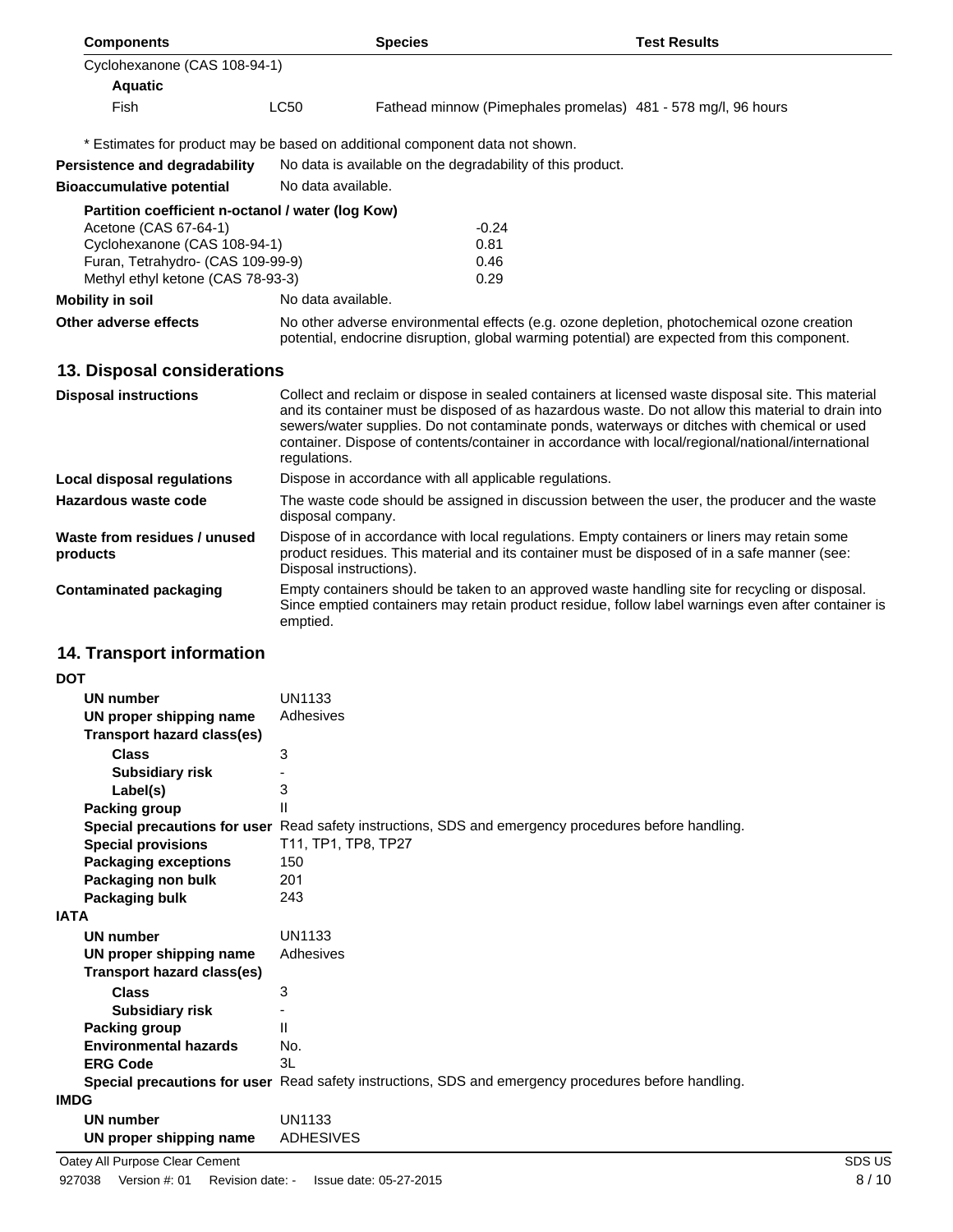| Transport hazard class(es)<br><b>Class</b><br><b>Subsidiary risk</b><br>Packing group<br><b>Environmental hazards</b><br><b>Marine pollutant</b><br><b>EmS</b><br>Transport in bulk according to<br>Annex II of MARPOL 73/78 and | 3<br>÷.<br>$\mathbf{H}$<br>No.<br>F-E, S-D<br>Not available.                                                                                                                 | Special precautions for user Read safety instructions, SDS and emergency procedures before handling.           |
|----------------------------------------------------------------------------------------------------------------------------------------------------------------------------------------------------------------------------------|------------------------------------------------------------------------------------------------------------------------------------------------------------------------------|----------------------------------------------------------------------------------------------------------------|
| the IBC Code                                                                                                                                                                                                                     |                                                                                                                                                                              |                                                                                                                |
| 15. Regulatory information                                                                                                                                                                                                       |                                                                                                                                                                              |                                                                                                                |
| <b>US federal regulations</b>                                                                                                                                                                                                    | This product is a "Hazardous Chemical" as defined by the OSHA Hazard Communication<br>Standard, 29 CFR 1910.1200.<br>All components are on the U.S. EPA TSCA Inventory List. |                                                                                                                |
| TSCA Section 12(b) Export Notification (40 CFR 707, Subpt. D)<br>Not regulated.<br>OSHA Specifically Regulated Substances (29 CFR 1910.1001-1050)                                                                                |                                                                                                                                                                              |                                                                                                                |
| Polyvinyl chloride (CAS 9002-86-2)                                                                                                                                                                                               |                                                                                                                                                                              | Cancer<br>Central nervous system<br>Liver<br><b>Blood</b><br>Flammability                                      |
| <b>CERCLA Hazardous Substance List (40 CFR 302.4)</b><br>Acetone (CAS 67-64-1)<br>Cyclohexanone (CAS 108-94-1)<br>Furan, Tetrahydro- (CAS 109-99-9)<br>Methyl ethyl ketone (CAS 78-93-3)                                         |                                                                                                                                                                              | <b>LISTED</b><br><b>LISTED</b><br><b>LISTED</b><br><b>LISTED</b>                                               |
| Superfund Amendments and Reauthorization Act of 1986 (SARA)<br><b>Hazard categories</b>                                                                                                                                          | Immediate Hazard - Yes<br>Delayed Hazard - No<br>Fire Hazard - Yes<br>Pressure Hazard - No<br>Reactivity Hazard - No                                                         |                                                                                                                |
| <b>SARA 302 Extremely hazardous substance</b>                                                                                                                                                                                    |                                                                                                                                                                              |                                                                                                                |
| Not listed.                                                                                                                                                                                                                      |                                                                                                                                                                              |                                                                                                                |
| SARA 311/312 Hazardous<br>chemical                                                                                                                                                                                               | No                                                                                                                                                                           |                                                                                                                |
| <b>SARA 313 (TRI reporting)</b><br>Not regulated.                                                                                                                                                                                |                                                                                                                                                                              |                                                                                                                |
| Other federal regulations<br>Clean Air Act (CAA) Section 112 Hazardous Air Pollutants (HAPs) List<br>Not regulated.                                                                                                              |                                                                                                                                                                              |                                                                                                                |
| Clean Air Act (CAA) Section 112(r) Accidental Release Prevention (40 CFR 68.130)<br>Not regulated.                                                                                                                               |                                                                                                                                                                              |                                                                                                                |
| <b>Safe Drinking Water Act</b><br>(SDWA)                                                                                                                                                                                         | Not regulated.                                                                                                                                                               |                                                                                                                |
| <b>Chemical Code Number</b>                                                                                                                                                                                                      |                                                                                                                                                                              | Drug Enforcement Administration (DEA). List 2, Essential Chemicals (21 CFR 1310.02(b) and 1310.04(f)(2) and    |
| Acetone (CAS 67-64-1)<br>Methyl ethyl ketone (CAS 78-93-3)                                                                                                                                                                       |                                                                                                                                                                              | 6532<br>6714<br>Drug Enforcement Administration (DEA). List 1 & 2 Exempt Chemical Mixtures (21 CFR 1310.12(c)) |
| Acetone (CAS 67-64-1)<br>Methyl ethyl ketone (CAS 78-93-3)<br><b>DEA Exempt Chemical Mixtures Code Number</b>                                                                                                                    |                                                                                                                                                                              | 35 %WV<br>35 %WV                                                                                               |
| Acetone (CAS 67-64-1)                                                                                                                                                                                                            |                                                                                                                                                                              | 6532                                                                                                           |